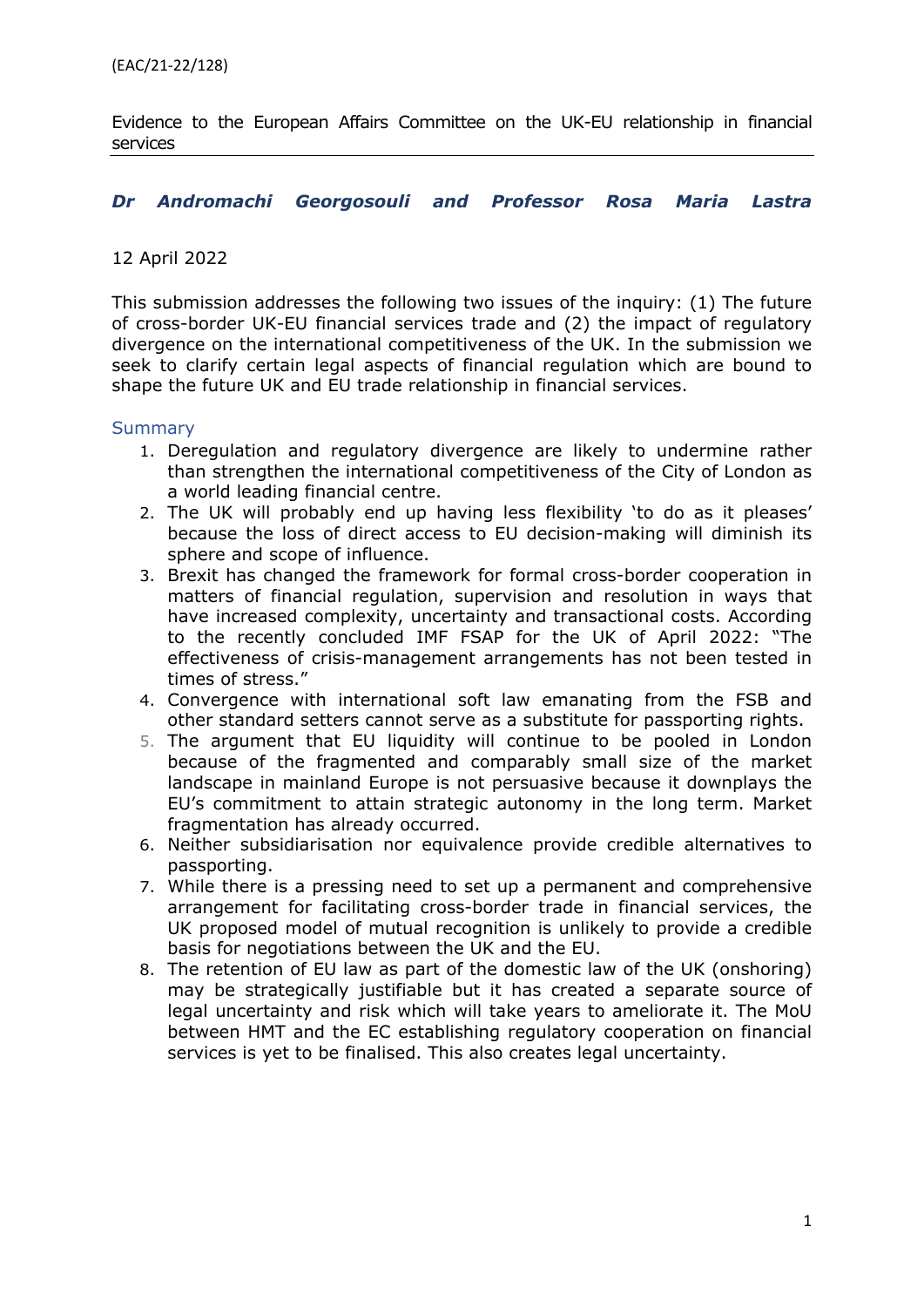# **Contents**

|  | Transnational networks of governance and their impact on the future position    |
|--|---------------------------------------------------------------------------------|
|  | What is the problem with subsidiarisation and equivalence?4                     |
|  |                                                                                 |
|  |                                                                                 |
|  |                                                                                 |
|  | What is the problem with the UK proposed model of mutual recognition? 7         |
|  | Legal uncertainty and lack of predictability will take years to ameliorate8     |
|  | Should the future UK financial regulation converge or diverge with EU financial |
|  |                                                                                 |

# <span id="page-1-1"></span><span id="page-1-0"></span>Transnational networks of governance and their impact on the future position of the City of London as world-leading financial centre

Contrary to what is often thought, Brexit will not liberate the UK from the EU's regulatory reach.1 Market interconnectedness and interdependence will not disappear. Furthermore, both the EU and the UK will continue to influence and be influenced by the workings of international standard setters like the Basel Committee on Banking Supervision (BCBS), the Financial Stability Board (FSB), the International Organisation of Securities Supervisors (IOSCO) and the International Association of Insurance Supervisors (IAIS). As a member of the EU, the UK used to have access to and conspicuous influence in the abovementioned international networks of financial markets governance as well as in regional networks -specifically, the European Supervisory Authorities. Participation in each one of them was instrumental to the City of London becoming the leading financial centre globally and regionally as an onshore financial centre in the EU single market and as a competitive offshore centre for the rest of the world. One of the outcomes of the UK's withdrawal from the EU is the City becoming an onshore centre for the UK only and an offshore for the EU. This suggests that the City of London now occupies a less powerful position because of its smaller size, lack of direct influence in regional networks of governance and because of its anticipated diminishing ability to continue to attract foreign investment as it did in the past as a cost-efficient gateway to the EU single financial market. 2

<sup>1</sup> A Georgosouli, 'The transnational governance of bank resolution and the treatment of national regulatory variation in the EU' (2021) 80(1) *Cambridge Law Journal* 74-100 at 86.

<sup>2</sup> "The UK is a central node for global finance and international capital markets (…). Financial and related professional services contribute to around 10% of the United Kingdom's economic output and generates the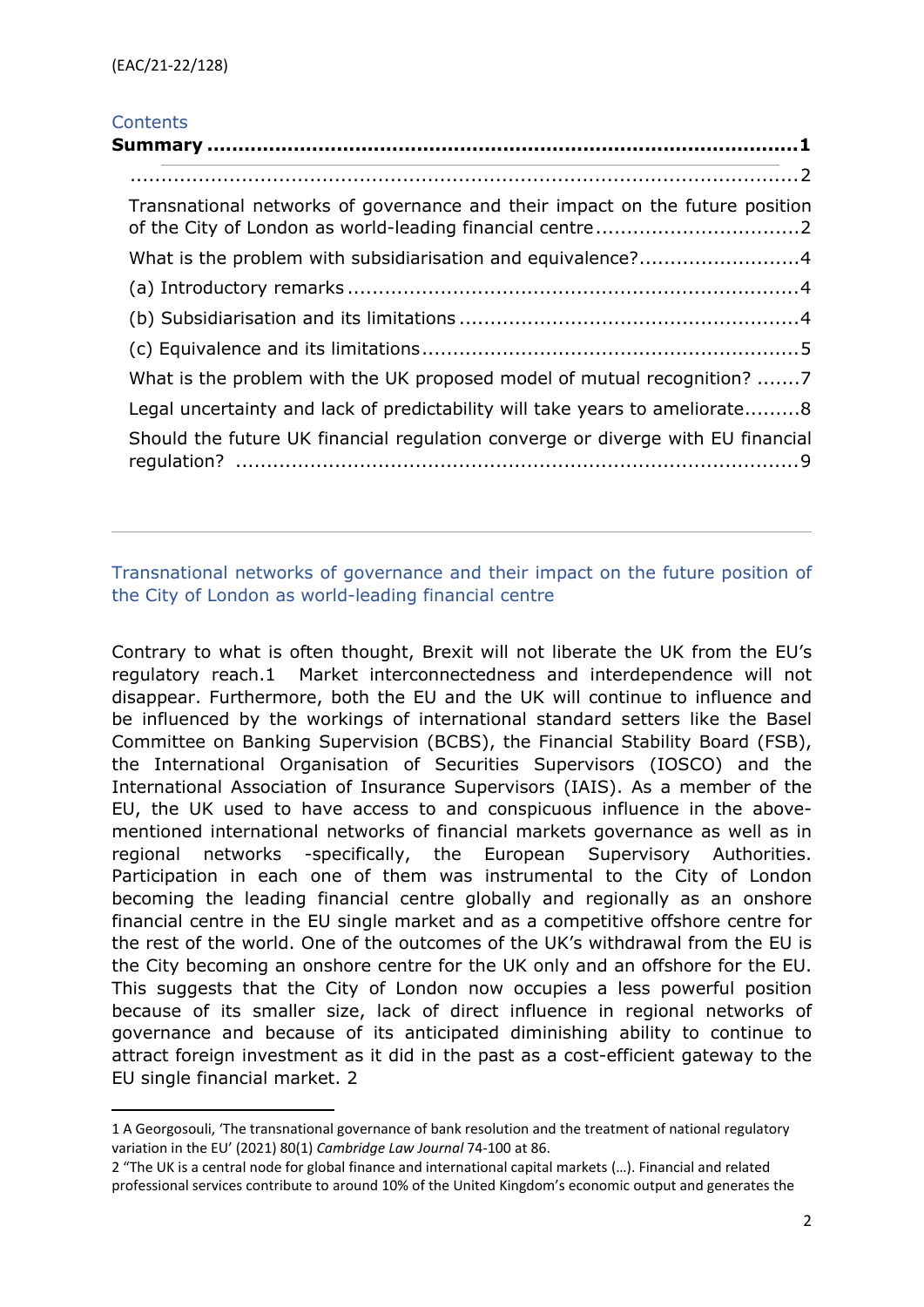When the UK was an EU member state, the European Supervisory Authorities (ESAs) served as regional mechanisms of "credible commitment" under the auspices of the European System of Financial Supervision (ESFS). With the withdrawal of the UK from the EU, such mechanisms are now absent. Currently, there is no mechanism under international soft law standards to permit crossborder market access. Even if such mechanism becomes available in the future, its soft law nature means that it will not generate any legally binding obligations between the relevant parties. For the same reason, convergence with international soft law standards between the EU and the UK will have little if any positive effect on the Commission's future unilateral and highly discretionary decision to grant equivalence to the UK let alone secure the preservation of equivalence status in the long term.

The impact of harmonised EU law will not be confined with the EU. The EU model is already transforming the domestic legislation of neighbouring third countries ("Brussels effect") –typically, as a result of accession preparations (e.g., Serbia) or trade agreements (e.g., Ukraine).. 3 To be sure, things are different in the case of the UK. Being a former EU member state, the UK is in the unique position of having in place a legal framework which is fully compliant with EU law, but this may change in the future as the UK refrained from undertaking the commitment to ensure regulatory convergence between the UK and the EU legal frameworks.

Though the City of London still keeps EU liquidity pooled, there is no guarantee that this will continue in the future. Once the temporary equivalence decisions expire in June 2022, the cost of derivatives clearing will increase as a result of market fragmentation.4 The claim that the City will remain more efficient compared to other alternative locations also ignores the fact that the Commission is unlikely to have the incentive to grant equivalence status in the long term. Continuing EU dependence on the UK does not serve the strategic autonomy of the EU. On the one hand, it would be a source of risk to the financial stability of the EU financial markets as there is no reason to think that in the event of a crisis the UK would prioritise the protection of vital EU interests (See, Icelandic crisis of 2008, when Reykjavik protected domestic depositors but not foreign ones). On the other hand, the EU has every reason to intensify and speed up market integration through the completion of the Capital Markets Union precisely because leading financial centres in the EU (notably, Amsterdam, Frankfurt, Luxemburg, Paris and Ireland) stand to gain. The Commission has

largest surplus in U.K. cross-border trade." 'United Kingdom: Financial Sector Assessment Program-Financial Stability and Managing Institutional, Technology, and Market Transitions' (IMF Country Report No. 22/107; April 2022) (henceforth 'IMF UK FSAP 2022) para 11 available at

<sup>&</sup>lt;https://www.imf.org/en/Publications/CR/Issues/2022/04/07/United-Kingdom-Financial-Sector-Assessment-Program-Financial-Stability-and-Managing-516279>.

<sup>3</sup> A Bradford, *The Brussels Effect: How the European Union Rules the World* (Oxford 2020).

<sup>4</sup> The IMF also points out in its April 2022 FSAP that "The degree of this fragmentation could affect market access or lead to an increase in costs, inefficiencies, further optimization, and possibly a migration of some financial services businesses to other third-country financial centers." 'IMF UK FSAP 2022 at para 5.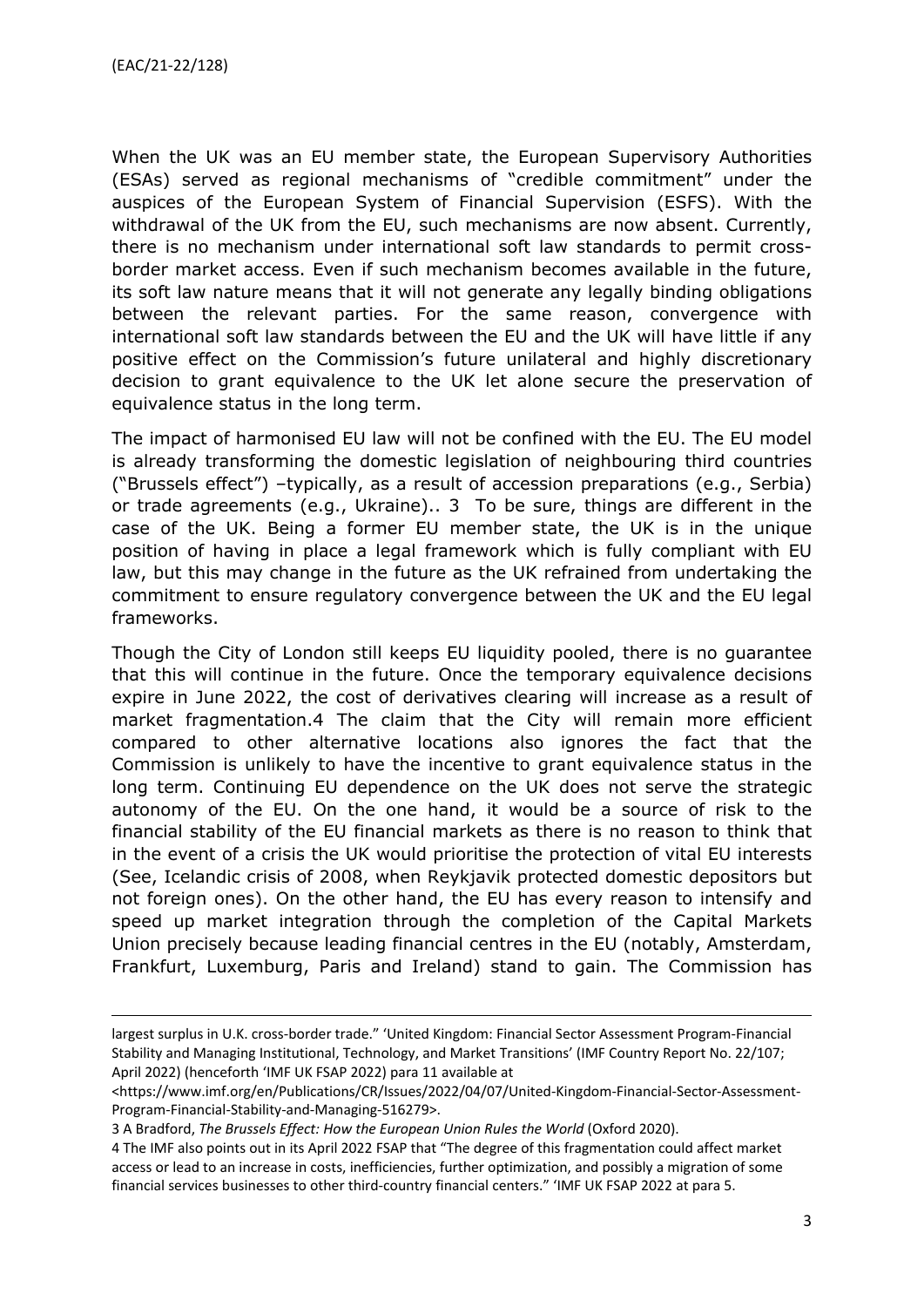recognised that market fragmentation is a barrier to the creation of a concentrated financial centre in the EU even before Brexit.5

<span id="page-3-0"></span>What is the problem with subsidiarisation and equivalence?

# <span id="page-3-1"></span>(a) Introductory remarks

Financial firms authorised in any of the Members States of the EU and the European Economic Area (EEA) benefit from passporting rights in that they are allowed to carry on activities in another EU or EEA member state on the basis of their home state authorisation ('single authorisation'). Specifically, they are permitted to conduct their activities by opening up a branch in one or more host member states or provide their services on a cross-border basis. Passporting rights are available to EU authorised firms under several key EU legal instruments. Notable examples include the CRD IV, MiFID II, Solvency II, IDD, and the UCITS Directive.

Pre-Brexit, UK authorised financial firms used to take advantage of passporting rights to access the entire EU single market for financial services. UK based financial firms no longer enjoy such rights, but they may seek to benefit from the so-called 'third-country regimes' (TCRs) currently available under EU law.6 TCRs provide a limited range of rights to third country financial firms (e.g., the right to carry on specific regulated activities without the need to obtain authorisation in any of the member states of the EU) when certain conditions are fulfilled. These rights fall short of passporting. Subsidiarisation and equivalence are two notable examples of TCRs. We examine them in turn to explain why they are not substitutes of the lost passporting rights bearing in mind that the optimal option for the UK would be to secure long-term sustainable access to the entire EU single market for financial services.

### <span id="page-3-2"></span>(b) Subsidiarisation and its limitations

To benefit from passporting rights, an UK financial firm can seek to establish a subsidiary in the EU and apply for it to be authorised by the regulator of an EU member state. Once authorised, the subsidiary would then be able to use passporting rights to access the entire EU single market. Subsidiarisation is not an appealing proposition for UK-based financial firms wishing to continue their operations in the EU single market. It comes with administrative costs and

content/uploads/2017/02/Bruegel\_Policy\_Brief-2017\_01-090217.pdf>.

<sup>5</sup> European Commission, 'Green Paper: Building a Capital Markets Union' (Brussels, 18.2.2015) COM(2015) 63final <https://ec.europa.eu/finance/consultations/2015/capital-markets-union/docs/green-paper\_en.pdf>; A Sapir, D Schoenmaker, & N Véron, N (2017), 'Making the Best of Brexit in Finance: The EU27 Side' Bruegel Policy Brief (8 February 2017) at 4 et seq at < https://www.bruegel.org/wp-

<sup>6</sup> For a general overview see IRSG Report on the EU's Third Country Regimes and Alternatives to Passporting Published (23 Jan 2017) at <https://www.irsg.co.uk/assets/the-eus-third-country-regimes-and-alternatives-topassporting-executive-summary.pdf>.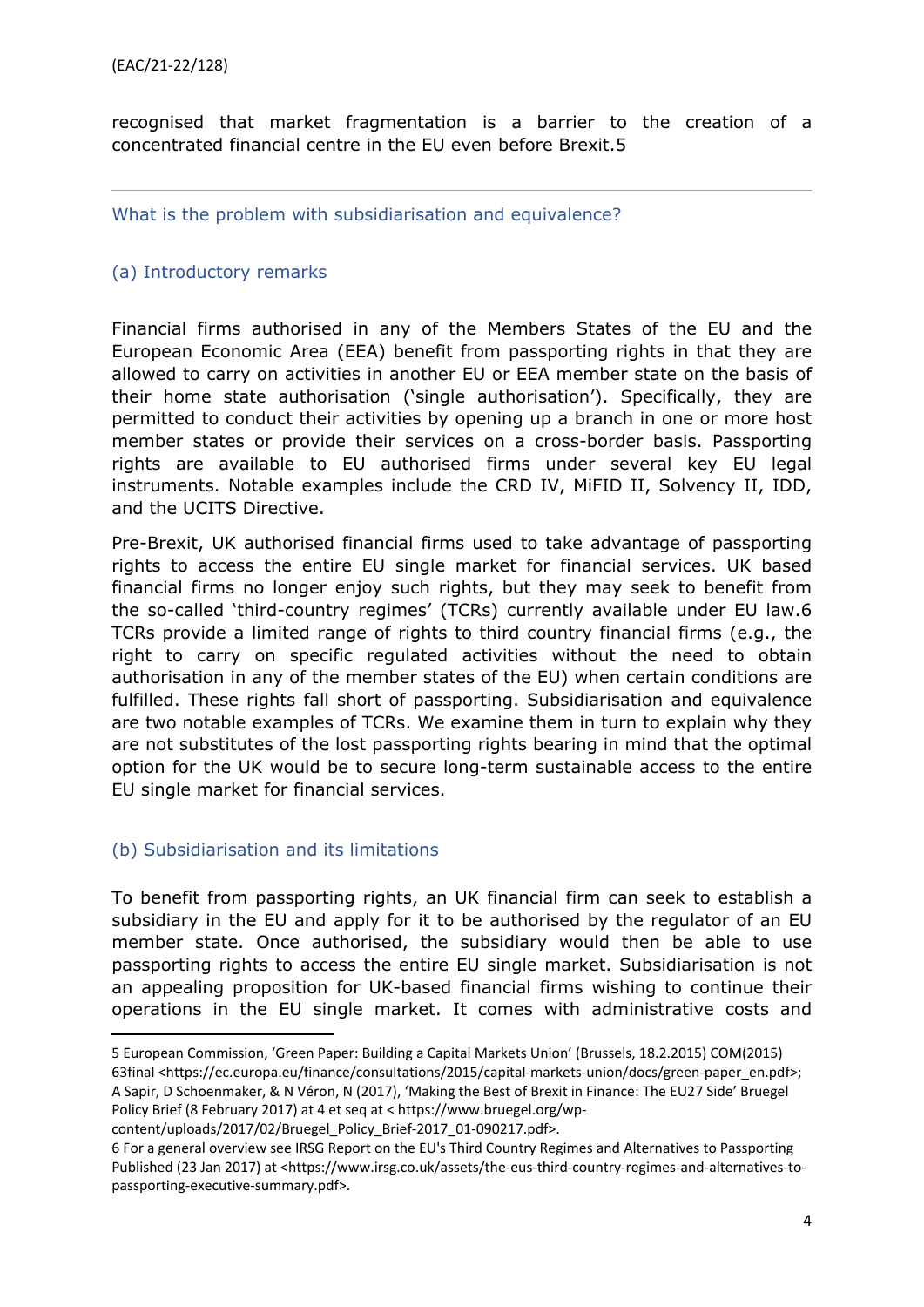bureaucratic hurdles. The process of obtaining authorisation is time consuming causing delays to the commencement of operations.7 The possibility of outsourcing arrangements back to the UK as a third country is also quite uncertain. As it has been communicated by the European Supervisory Authorities (ESAs) and the European Central Bank, in the aftermath of Brexit, subsidiaries are expected to be operationally independent from the rest of their group, while key personnel is to be based in the EU.8 Furthermore, subsidiaries are to be scrutinised closely to ensure that they do not simply act as empty shells.

### <span id="page-4-0"></span>(c) Equivalence and its limitations

Equivalence is an important tool but as the IMF notes, "it is unclear whether it constitutes a stable enough basis for markets that have been—and remain deeply connected at so many levels."9 Specifically, equivalence is a decisionmaking process through which the EU makes an assessment of the regulatory framework of a third country to determine whether it is compatible with EU standards. Equivalence allows third-country financial firms to provide specific financial services in the EU single market and comes with three advantages. It reduces unnecessary overlaps. It allows for the application of a less burdensome prudential regime. It enables EU based market actors to access a wider range of financial services and instruments.10 Third countries neither have a right to obtain equivalence status, nor indeed a right to receive a positive determination let alone challenge an unfavourable decision in courts.

The Commission makes determinations about the granting of equivalence on the technical advice of the European Supervisory Authorities or external consultants and according to a set of parameters of equivalence as these are laid down in relevant EU legislation. The majority of EU laws on financial regulation make provision for equivalence decisions. The determinations of the Commission are unilateral, discretionary and cover only specific aspects of financial services.

<https://www.eiopa.europa.eu/sites/default/files/publications/opinions/eiopa-bos-17-

141 opinion supervisory convergence.pdf>; ECB 'Relocating to the euro area' (January 2021)

<sup>7</sup> IMF UK FSAP 2022 at para 32 noting that "[p]ost-Brexit access is more complex compared to passporting". 8 Opinion of the European Banking Authority on issues related to the departure of the United Kingdom from the European Union (EBA/Op/2017/12) (October 2017) at

<sup>&</sup>lt;https://eba.europa.eu/documents/10180/1756362/EBA+Opinion+on+Brexit+Issues+%28EBA-Op-2017- 12%29.pdf>; Opinion: General principles to support supervisory convergence in the context of the United Kingdom withdrawing from the European Union (ESMA42-110-433) (May 2017) at

<sup>&</sup>lt;https://www.esma.europa.eu/sites/default/files/library/esma42-110-

<sup>433</sup> general principles to support supervisory convergence in the context of the uk withdrawing from the eu.pdf>; Opinion on supervisory convergence in light of the United Kingdom withdrawing from the European Union (EIOPA-BoS-17/141) (July 2017) at

<sup>&</sup>lt;https://www.bankingsupervision.europa.eu/banking/relocating/html/index.en.html>. 9 IMF UK FSAP 2022 para 30 (further noting that equivalence "covers only specific elements of financial

services, its granting and revocation is unilateral by the issuing party, can be conditional, and may involve political aspects").

<sup>10</sup> European Commission 'Equivalence of non-EU financial frameworks' at

<sup>&</sup>lt;https://ec.europa.eu/info/business-economy-euro/banking-and-finance/international-relations/equivalencenon-eu-financial-frameworks\_en>.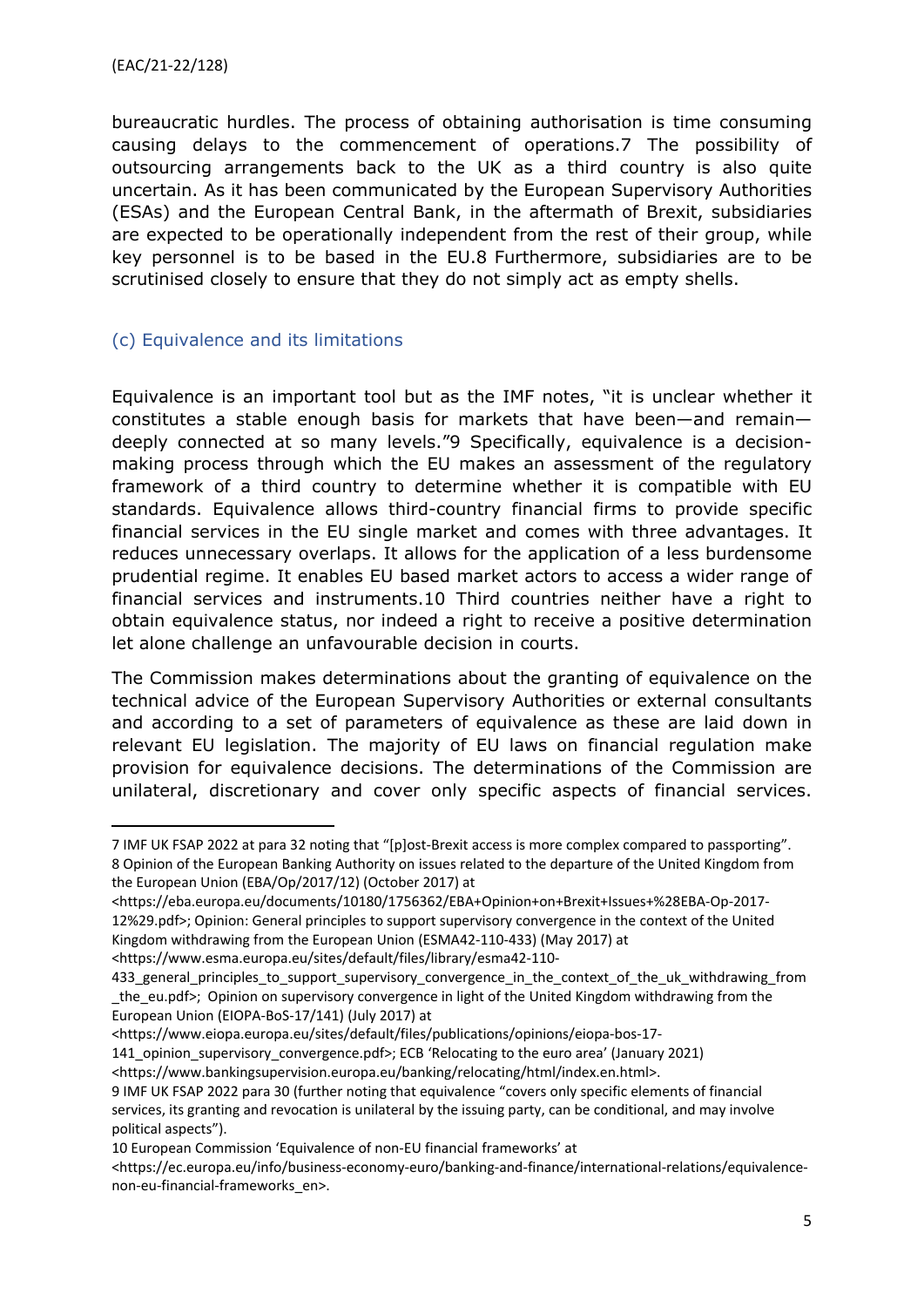Furthermore, the Commission is not required to engage with negotiations with the third country in question. The European Parliament is involved in three respects. It adopts (jointly with the Council) Directives which delegate power to the Commission to assess equivalence. It is invited as an observer to the Commission's decision-making. Since the decisions of the Commission are subject to judicial review at the Court of Justice of the European Union (CJEU), the European Parliament may initiate judicial review proceedings. Judicial review proceedings are not available to third countries like the UK.

While the obtaining of equivalence status is often thought of as an alternative option to passporting, its perceived benefits for the UK should not be blown out of proportion. As a third country, the UK may express an interest in being considered for equivalence, but it is not entitled to receive a positive determination even when all necessary requirements obtain. The outcome of such determination depends entirely on the discretion of the European Commission. More generally, equivalence is a privilege, not a right. The relevant Implementing Act may grant equivalence in full or in part, on a temporary or more long-term basis or subject to certain conditions. Equivalence may be later adjusted or may be even withdrawn or terminated at a short notice. This entails significant risks for third-country financial firms because the legal basis for their activities might be pulled out at short notice and with little or even no warning.

The argument that the EU will be compelled to grant equivalence to the UK because of the reliance of EU liquidity on the City of London is not persuasive.11 In fact, the Commission has set out to reduce its dependence on the City of London now that it has become an offshore financial centre,12 and it is already taking steps for a stronger and deeper Economic and Monetary Union, the completion of the Banking Union and the development of the Capital Markets Union. Furthermore, the Commission has emphasised the importance of shielding its financial sector and critical financial-market infrastructure (e.g., stock exchanges, CCPs etc) against interference from abroad as a key priority. The reluctance of the Commission to grant equivalence may appear at odds with the fact that almost all of the UK financial regulation stems from existing EU legal instruments but, it is fully consistent with the EU's future plans to become strategically autonomous and to increase its own international competitiveness. Problems may also come up due to low confidence as to the genuineness of the commitment of third-country authorities to cross-border cooperation or when equivalence cannot provide a relatively stable framework for cross-border supervision and regulation due to frequent reviews.13 The fact that the UK has declined to commit to keeping UK law aligned with EU law in the years to come considering instead the case for divergence and deregulation is set to exacerbate the problem.

<sup>11</sup> N Veron, 'After orderly Brexit, a new European financial landscape starts to emerge' (Peterson Institute of International Economics Blog; March 19, 2021) at <https://www.piie.com/blogs/realtime-economic-issueswatch/after-orderly-brexit-new-european-financial-landscape-starts>.

<sup>12</sup> European Commission 'Questions and Answers: Fostering the openness, strength and resilience of Europe's economic and financial system' at <https://ec.europa.eu/commission/presscorner/detail/cs/qanda\_21\_109>. 13 IMF UK FSAP 2022 at para 26 (underscoring the role of trust in the context of equivalence).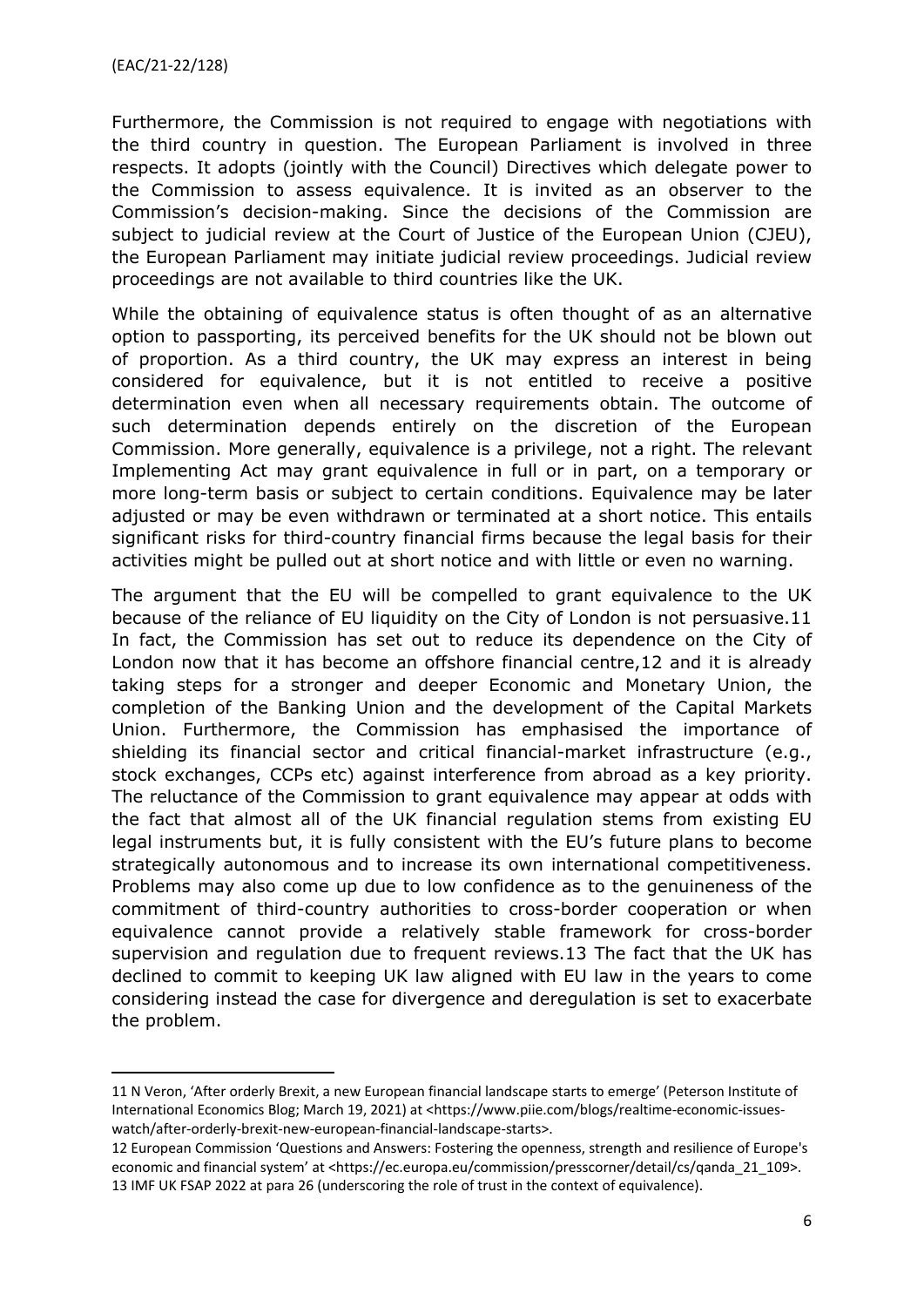#### <span id="page-6-0"></span>What is the problem with the UK proposed model of mutual recognition?

In view of the shortcomings of TCR's like subsidiarisation and equivalence, it is in the interests of the UK to seek a long-term solution namely one that can be based on a legally binding international agreement between the UK and the EU like the one that it has been put forward by the UK. The current Trade and Cooperation Agreement (TCA) contains only limited provisions on the trade in financial services between the UK and the EU.14 Alongside the TCA, the UK and the EU also published a Joint Declaration on Financial Services Regulatory Cooperation between the European Union and the United Kingdom committing themselves to agree a Memorandum of Understanding (MOU).15 Technical negotiations on the MOU concluded in March 2021 but the MOU has not been formally signed or entered into force.

Being broadly in line with the WTO rules on financial services liberalisation, the envisaged framework of cross-border cooperation could be instrumental to a stable and durable UK and EU relationship in that it would facilitate dialogue while enabling both parties to retain their regulatory autonomy. That being said, the framework is not under the sole control of the UK and it is unlikely to provide a viable long-term solution, unless it is mutually appealing to both parties. In this regard, a significant point of contention between the UK and the EU is likely to be the proposed trade arbitration body which is one of the main tenets of the UK proposed model of mutual recognition. To be sure, the model is cast in vague terms16, however, the plan seems to be to set up a trade arbitration body which will be endowed with wide interpretive discretion to settle disputes between the UK and the EU in the light of generic projections about "regulatory outcomes over time".17 While its decisions will not set aside or strike down domestic

<sup>14</sup> UK/EU and EAEC: Trade and Cooperation Agreement at

<sup>&</sup>lt;https://www.gov.uk/government/publications/ukeu-and-eaec-trade-and-cooperation-agreement-tsno82021>; European Commission 'ANNEX to the Proposal for a Council Decision on the signing, on behalf of the Union, and on provisional application of the Trade and Cooperation Agreement between the European Union and the European Atomic Energy Community, of the one part, and the United Kingdom of Great Britain and Northern Ireland, of the other part, and of the Agreement between the European Union and the United Kingdom of Great Britain and Northern Ireland concerning security procedures for exchanging and protecting classified information' COM(2020) 855 final (Brussels, 25.12.2020) at

<sup>&</sup>lt;https://ec.europa.eu/info/sites/default/files/brexit\_files/info\_site/com\_2020\_855\_final\_annexe3\_v1.pdf>. 15 Joint Declaration on Financial Services Regulatory Cooperation between the European Union and the United Kingdom at

<sup>&</sup>lt;https://assets.publishing.service.gov.uk/government/uploads/system/uploads/attachment\_data/file/948105 /EU-UK\_Declarations\_24.12.2020.pdf>.

<sup>16</sup> A Tarrant, P Holmes and R D Kelemen, 'Equivalence, mutual recognition in financial services and the UK negotiating position' UK Trade Policy Observatory Briefing Paper 27 (January 2019) at

<sup>&</sup>lt;https://blogs.sussex.ac.uk/uktpo/publications/equivalence-in-financial-services/#guidelines27>; PM speech on our future economic partnership with the European Union (2 March 2018) at

<sup>&</sup>lt;https://www.gov.uk/government/speeches/pm-speech-on-our-future-economic-partnership-with-theeuropean-union>.

<sup>17</sup> Prime Minister Theresa May's speech on our future economic partnership with the European Union (2 March 2018) at <https://www.gov.uk/government/speeches/pm-speech-on-our-future-economic-partnership-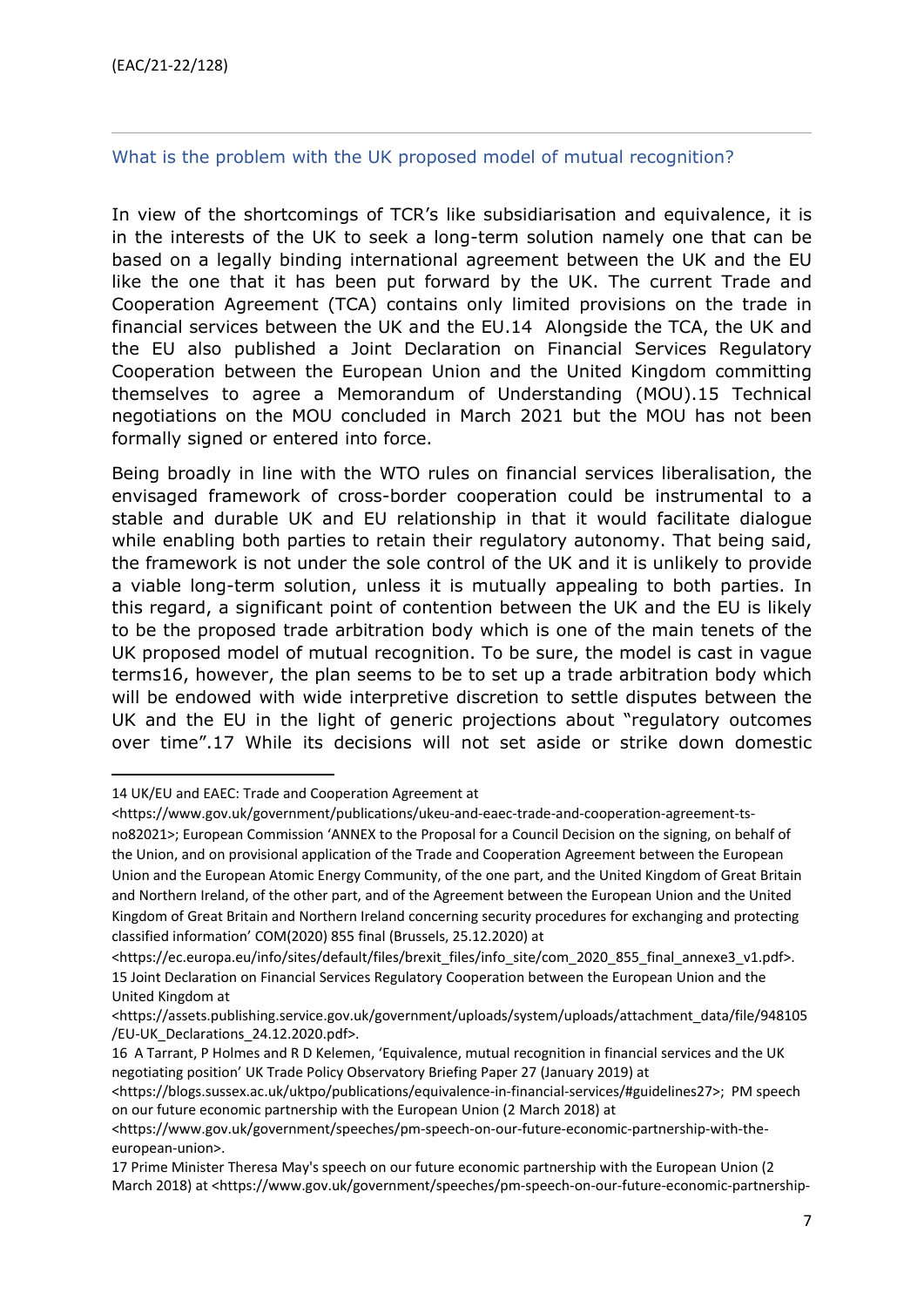legislation directly, in practice, they could become a powerful weapon in the hands of the UK.

On the one hand, the UK would be able to press the EU to revise its standards; on the other hand, the regulatory divergence between the UK and the EU would create an opportunity for financial firms to bypass regulatory requirements (e.g., regarding bonuses or onerous capital and solvency requirements) by locating their business in the City of London and without sacrificing access in the EU single market. In short, the UK would end up having greater decision-making powers and influence in the EU than an EU Member State would have. It would be unprecedented for the EU to accept this arrangement for a third country.18 Equally problematic is the narrow focus on access to financial market in that its stands at odds with the CJEU jurisprudence which takes into account wider socio-economic implications as these are enshrined in Article 3 of Treaty of the European Union (TEU) including the preservation of the social market economy and employment. To conclude, the proposed dispute resolution body is likely to be seen by the EU as undermining Treaty objectives and threatening the coherence of the EU legal order. Taken together, these concerns make the proposed mutual recognition model too unappealing in the eyes of the EU to count as a realistic basis for negotiations in the first place.

#### <span id="page-7-0"></span>Legal uncertainty and lack of predictability will take years to ameliorate

Even though Brexit has changed the framework for formal cross-border cooperation between the UK and the EU, a huge volume of EU law remains operative into the UK domestic law. The 2018 Withdrawal Act converts this body of existing EU law into a new category of law -the so-called "Retained EU law".19 In addition, it empowers Ministers to amend retained law as necessary to deal with any deficiencies arising from the UK's withdrawal from the EU ('onshoring' process). The Withdrawal Act further stipulates that retained EU law is to be interpreted in line with retained case law, as far as it is unmodified at the end of the Transition Period. More recently, the 2020 Withdrawal Act designates inter alia the UK Supreme Court, the High Court of the Judiciary and the Court of Appeal as having the ability to depart from retained EU case law.20 The creation of this new category of law raises a number of uncertainties.21 While retained EU law seems familiar, given the long adherence in the UK with EU legislation, the context in which it now applies and the rules and principles governing its interpretation will be new and untested.22 A further issue of concern is the lack of clarity as regards determinations of the exact and currently applicable provisions of English law, given the complexity of the overlaid onshoring

with-the-european-union>.

<sup>18</sup> A Tarrant et al, above note 16.

<sup>19</sup> The European Union (Withdrawal) Act 2018.

<sup>20</sup> The European Union (Withdrawal Agreement) Act 2020.

<sup>21</sup> IMF UK FSAP para 17.

<sup>22</sup> Cross-border financial crisis management arrangements is a case in point as their effectiveness has not been tested in times of stress. IMF UK FSAP para 6.